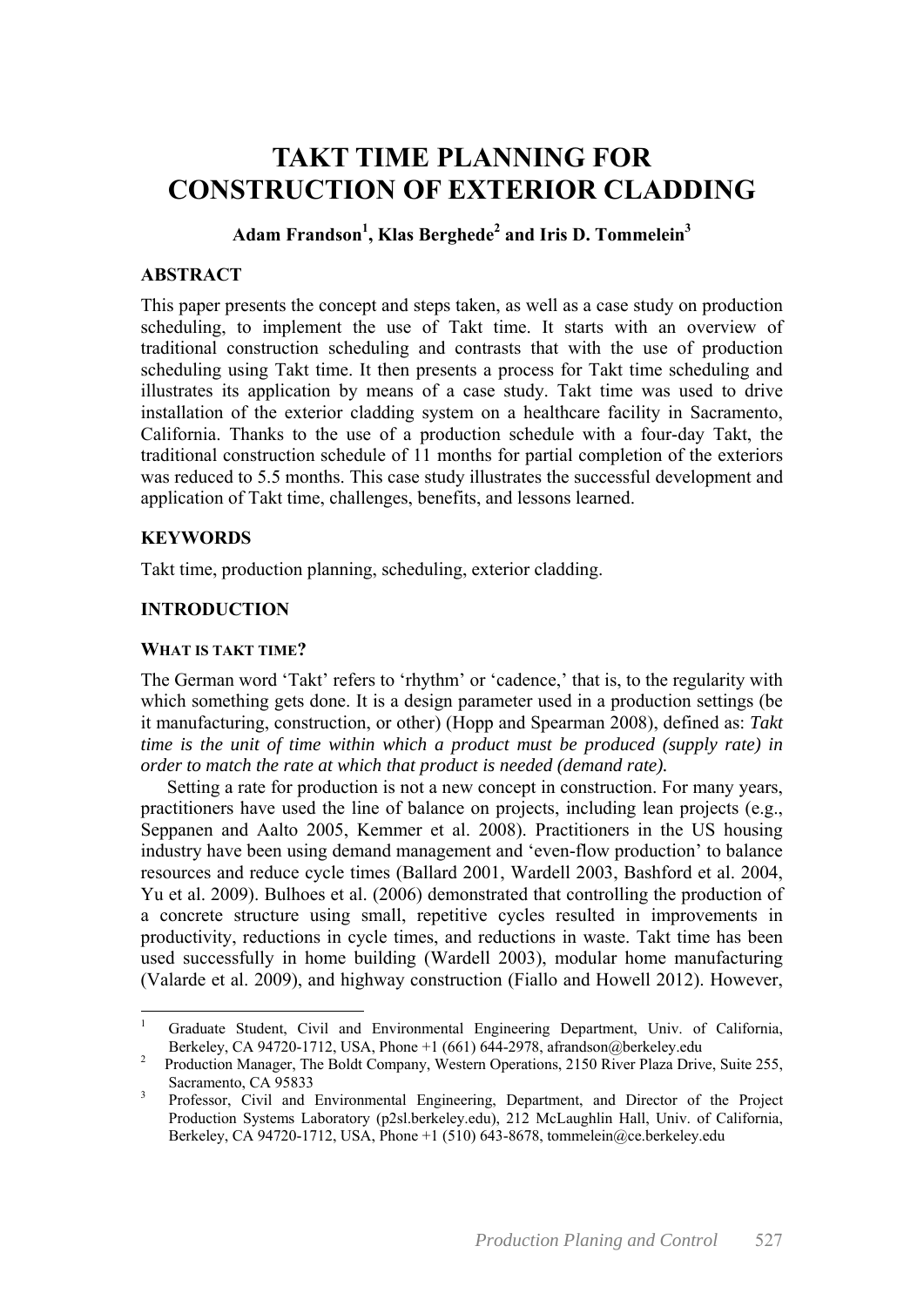little has been documented to date as to what methodology can be followed specifically in architecture-engineering-construction to design a production system with Takt time. This paper, a follow-on to the paper by Linnik et al. (2013) on "An experiment in takt time planning applied to non-repetitive work," aims to fill this gap. We here present the method for and findings resulting from the implementation of Takt time to drive the installation of exterior cladding on a healthcare project.

#### **SCHEDULING FOR PRODUCTION**

A challenge in delivering construction projects is developing not only the overall construction schedule but also the schedule for production. The first schedule tends to be developed in a more top-down fashion, the second in a more bottom-up fashion. The two are interrelated, of course, and must therefore be designed to be in accordance with one another. Regardless of where one starts, developing these two schedules will require some going back-and-forth.

Here we refer to the *overall construction schedule* as the schedule from start to finish of a project represented, e.g., with activities-on-nodes when using the Critical Path Method (CPM). In the language of the Last Planner System™, this schedule corresponds to the so-called master schedule. Effort going into planning based on 'typical' or assumed ways of doing construction (e.g., based on estimating guides and experience gained on past projects) leads to the identification of activities-on-nodes that delimit scopes of work. These activities can be used to subcontract out work. This schedule can be used to assess overall project feasibility and to identify longlead items. Furthermore, it can serve as the basis for identifying major milestones which in turn 'feed' into the phase scheduling process.

The *schedule for production* is the output of production system design. Instead of being based on assumed ways of working (including estimates and experience), it is based on information obtained from those who will actually do the work, describing alternative ways in which they can do it, how they may prefer to do it, and why (e.g., answering questions such as: What are the resource implications of doing the work in one way or another?).

The way in which the production schedule gets developed differs significantly from the way in which the overall construction schedule 'traditionally' gets developed: specifically, it requires production system design, not simply breaking the work down in pieces and then estimating each piece (as is done when creating work packages). However, we say 'traditionally' here because we think that the master schedule too should be an output of production system design. Merely breaking the whole into pieces and then addressing each piece in the best way possible (in and of its own), in the expectation that their optimal completion will optimally fit the whole, is naive especially when many interdependencies exist between those pieces.

To develop a schedule for production, it is essential to listen attentively to those doing the work. When all have been heard and their individual schedule alternatives have been tuned so as to mesh together, everyone must commit to doing the work as agreed. One needs to know who specifically will be involved (e.g., subcontractors must be on board and their foremen involved in the process), so production schedule development is done phase by phase, each phase delimited by major milestones as identified on the master schedule.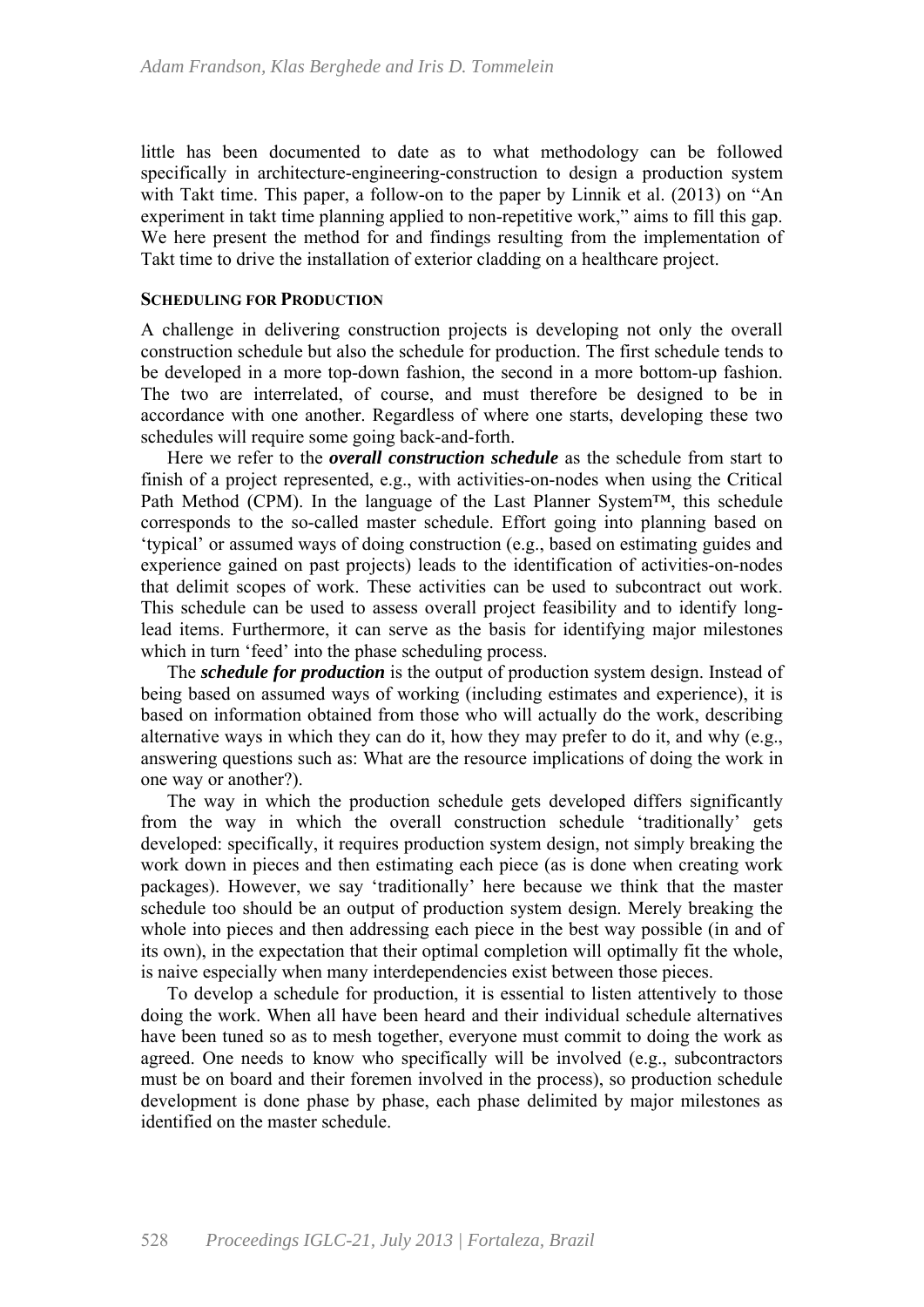#### **TAKT TIME**

#### **TAKT TIME IN MANUFACTURING**

Takt time is a design parameter for machine-paced manufacturing lines, implemented to ascertain that the rate of customer demand rate will be met, yet not exceeded (Hopp and Spearman 2008). It is widely used in the Toyota Production System.

Developing a Takt that matches the capability of all workstations in a line (or system) and, vice-versa, adjusting the capabilities of workstations to match Takt, is a balancing act critical to production-system success. When Takt time and workstation capabilities are greatly unmatched, either product will accumulate in-between workstations when the next workstation is not yet ready to perform its operation on the product, or a workstation will starve (wait for work) when it performs its operations much faster than its predecessor. Variation in production rates makes this balancing act more challenging (e.g., Tommelein et al. 1999).

Designing with Takt time as a parameter helps create a pull system of production. Pull systems are demand-rate driven: designing for downstream demand rates allows for production systems to maintain a steady flow because output rates and demand rates are matched. In contrast, push systems are plan- or forecast driven: output rates and demand rates are not necessarily matched. Pull systems tend to be smoother in flow than push systems are. Enabling a production system to continuously flow helps production problems to come to the surface, so they can be addressed (Liker 2006).

#### **TAKT TIME IN CONSTRUCTION**

Applied in construction, Takt time is a design parameter for the flow of work, a flow that is labor paced. (In some types of construction, e.g., equipment-intensive work, the flow can also be machine paced). Production system designs question are 'How fast can some specific work flow?' and conversely 'How fast should such work flow in order to meet some specified project deadline? The goal is to have the Parade of Trades (Tommelein et al. 1999) progress at the demand rate.

One alternative for defining the demand rate is to use the time frame within which to complete work, assuming it is set, known, and 'validated' in the sense that it can be matched by the available resources and means-and-methods. Another alternative is to consider available resources and means-and-methods, identify the maximum production capacity of the slowest trade and study if it can be improved, use that improved maximum to infer an achievable demand rate, and then align the other trades to match it. One may have to go back and forth between both alternatives; however, the latter one was used in the case study that illustrates this paper.

Introducing Takt time into construction means going from uneven task durations for each trade in a sequence to a consistent task duration for every trade, while maintaining a production rate that meets the requirements of the master schedule. To accomplish this, for each phase of construction, the project is broken down in physical areas (zones) where trades may spend up to a certain amount of time (the Takt time) in order to complete their elements of work. Delimiting these zones vs. setting the rate at which trades can move through them, is a design problem.

Figure 1 illustrates the balancing act that is required when solving this design problem. Assume the project work space has been divided into a set of zones. The xaxis shows Zone 1 through Zone 4, as an example, but there could be many more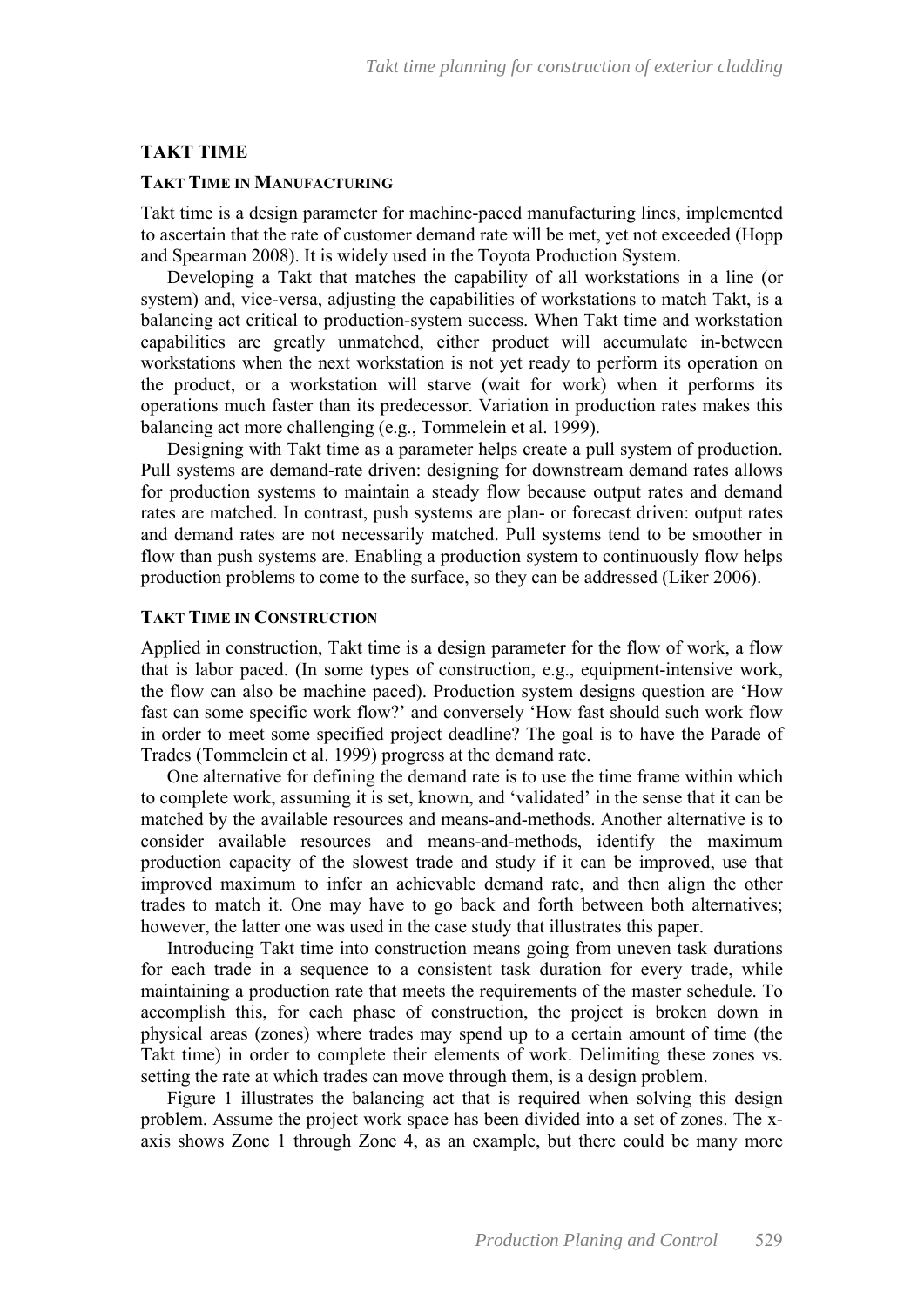zones in a (phase of) a project. In each zone, each trade identifies the scope of their work, their means of working, and their crew loading. Accordingly, the y-axis shows how much time each trade will need to complete their work in each zone.



Figure 1: Selection of Takt time vs. Trade-specific Duration of Work in each Zone

Takt time sets an upper-bound on the time any one trade is afforded to take in any one zone. Some trade may be the slowest one in one zone and another trade in another zone. If the Takt time is set high, then many trades will have idle time. When one trade goes faster than all others, the system suffers from the waste of overproduction. Trades with idle time would work under capacity so they may want to decrease their crew size, perform workable backlog elsewhere, etc. If the Takt is lowered, then increasingly more trades will be increasingly likely to exceed it (In this paper, for brevity, we omit discussion of the impact of variation on the time each trade needs in each zone, but this is an important consideration in the Takt-time system's design). Trades that exceed Takt time can address their production imbalance by considering the use of different means-and-methods, doing some work outside of the Takt time (e.g., setup or prefabrication), increasing crew sizes, etc. This IS production system design, the down-to-the-details effort required in work structuring.

#### **WHY DEVELOP A PRODUCTION SCHEDULE USING TAKT TIME?**

Advantages of planning production using Takt time vs. using 'traditional' construction scheduling, are that trade crews (production units):

- Have the opportunity to discuss with other trades how each one can (alternatives) and would like (preference) to do their work, so that together they can determine the system bottlenecks (pace setters) and what approach suits which trade in order to best produce the project as a whole;
- Know exactly where they will be working and when, so that, if any coordination in that regard remains, it can be worked out without much ado, and no surprises should arise during schedule execution;
- Know their place in the trade sequence, so that they can focus on intra-trade resource coordination (e.g., staging areas for materials and assemblies, access paths for delivering materials, shared hoisting means, etc.);
- Can count on plan predictability (regarding the time and space where they will work) and therefore can plan in detail exactly how they will work (including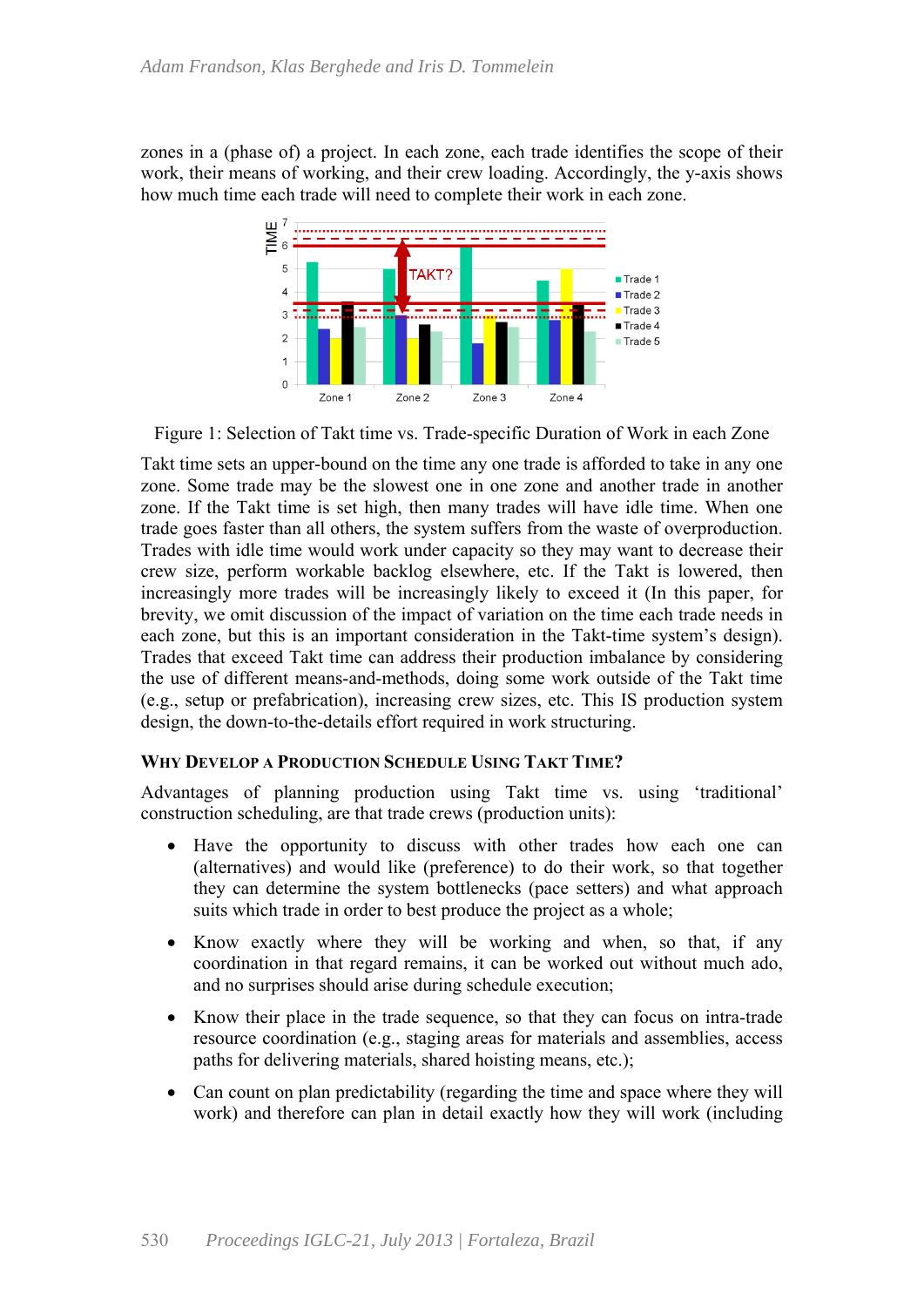planning for safety, quality, logistics), without having to simultaneously spend time planning for alternatives (contingency needed in case the plan should fail);

- Get immediate feedback on the progress they are making (Do they or do they not meet their Takt? Are quality requirements met, as assessed either withintrade or in the intra-trade hand-off? Etc.), because the unit of control is relatively small (units of Takt time are on the order of a day or a few days, so there are many such units in a phase that lasts a few months);
- Can have their progress assessed in small batches for payment purposes; and thus,
- Can be more productive than they otherwise may be.

## **PROCESS FOR PRODUCTION PLANNING USING TAKT-TIME**

Through experimentation, the production team identified six phases for the process that results in the identification of a Takt time, which is then used in production planning. Although we list these phases in sequential order here, their implementation requires iteration:

- Gather information.
- Define areas of work (zones).
- Understand the trade sequence.
- Understand the individual trade durations.
- Balance the workflow.
- Establish the production plan.

The Takt-time process begins with the need for planners together with the trades to understand the desired workflow of the trades; how the trades want to perform the work (means-and-methods) and how much time they expect to require based on the crew capacity they can provide. The next step in production planning is defining the trade-specific logical groupings (i.e., batches) of work and understanding the sequence of work through these batches. When these batches of work (and their corresponding zones) are defined, the duration each trade requires in each of these zones is calculated. Those involved then find a balance. From this balanced workflow, a production plan based on a Takt time is created.

**Phase 1 - Gather Information:** Trade by trade, identify what work exactly is to be done where exactly. One method for gathering such information is to have those who understand the details of the work (e.g., foremen) use a colored marker to highlight a floor plan in order to show the work they can do, e.g., in a day. This results in 'colorups' (Figures 2 and 3). Color-ups differ from quantity take-offs (which describe a more general nature of the work to be performed and in what amount, in order to support estimating and procurement) in that they require thought on how exactly the work will be performed, by whom, where, and in what sequence. Planners can work with trades by asking questions such as, 'If you could start anywhere on day one, where would you begin?' Each trade uses a different color to mark up their scope of work on the floor plans. This process helps to identify the preferred durations and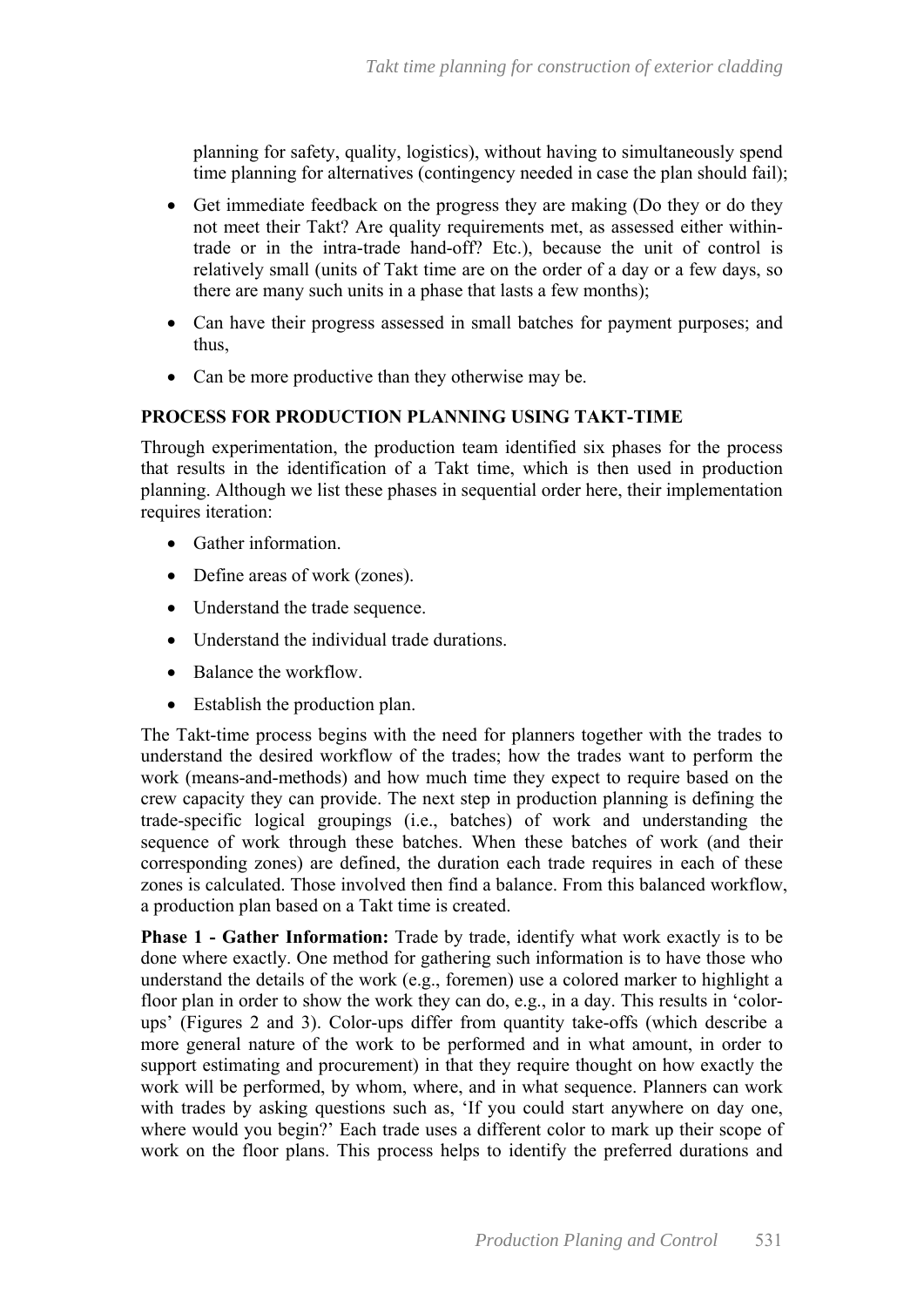individual trades' production plans. These color-ups also identify the natural breaks in the work (e.g., at fire-rated walls) and areas that require a break (e.g., joints). In addition, the color-ups identify the preferred sequence of work (i.e., work from the shaft out, left to right, etc.).







Color-ups provide essential input in the Takt-time planning process. However, it is not necessarily the case—and in fact it will be quite unlikely—that individual trades will get to do their work exactly as they showed it using color-ups.

**Phase 2 - Define Zones:** Takt time will be defined as the time a trade is afforded to complete their work in a zone. Accordingly, zones are the areas that trades will be controlled to. The building's ideal zones are batches of work that all take the same amount of time for each trade to complete. Initial zones are created from the information obtained in the previous phase (Figure 4). At this point, the Takt time is still undefined, for there is still not enough information to establish one. Ideally the BIM and the zones can be aligned, but this is currently a challenge due to the level at which the model has been developed vs. the level of detailed knowledge required of production rates for individual trades.

**Phase 3 - Understand the Trade Sequence:** Understanding the trade sequence requires trade coordination meetings. Who needs to work through a zone, before vs. after whom, and how many passes each trade will require are all vital to understand. While the general sequence of trades is obtained from pull planning, more detailed sequence information is necessary for developing a reliable Takt time.

**Phase 4 - Balance the Workflow:** The combination of established zones and known sequence information allows for the balancing of workflow. The identified production planning concerns at this phase are: What trade activities need to slow down? What activities need to go faster? How can zones be further adjusted to balance out the workflow?

**Phase 5 - Understand the Individual Trade Durations:** Balancing the workflow requires first-run studies to establish more accurate durations in order to gauge the trades' work in each zone. First-run studies are critical in identifying the soundness of the design and the details provided. Obtaining workflow balance is not something that occurs immediately. Rather, it gets established through a gradual, continuouslyimproving process that establishes the Takt time.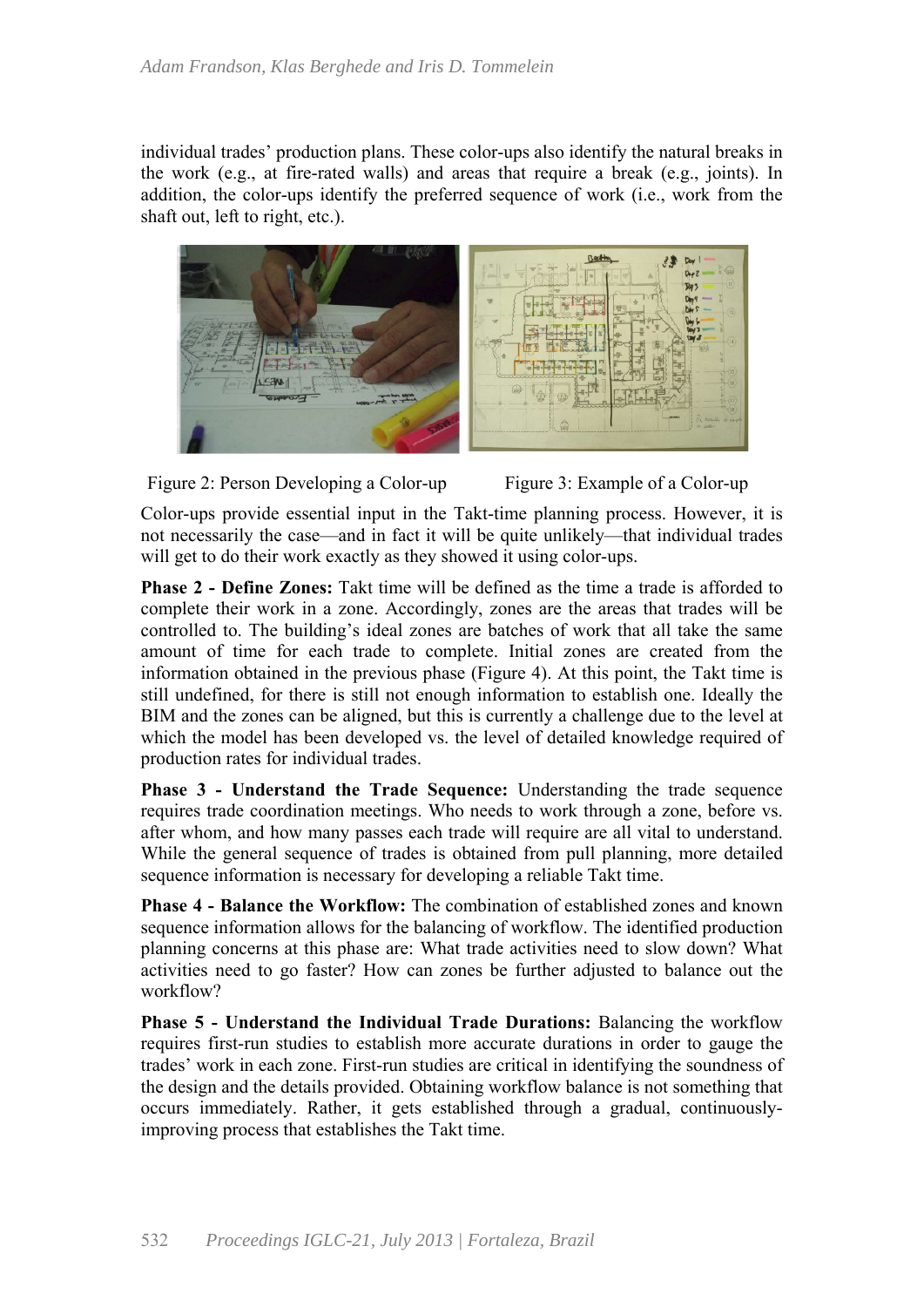**Phase 6: Production Planning:** The rate at which the activities proceed through the zones with a balanced workflow is the Takt time for the set of activities. Using this production rate, the zones can be broken down into smaller time increments. The purpose of managing to a time interval smaller than the Takt time is to track progress as work proceeds so as to be able to forecast of when the Takt time will likely not be met. Corrective action can then be taken right away, as soon as possible, well before the Takt is exceeded.

## **CASE STUDY**

This paper presents a case study of Takt time developed in planning the production of the construction of the exterior cladding system at the Anderson Lucchetti Women's and Children's Center (WCC) in Sacramento, California. Given its location, the WCC must meet, among various building codes, California's earthquake design codes including the requirements of the Office of Statewide Health Planning and Development (OSHPD). The WCC is an 8-story, 242-bed, 36,700 m<sup>2</sup> (395,000 ft<sup>2</sup>) facility that focuses on women and pediatric care. This center is a part of a multiproject \$735 million health care program (Boldt 2012).

The owner of the project is Sutter Health, a not-for-profit health care provider in Northern California. The architect on the project is Ewing Cole Architects. The construction manager and general contractor on the project is The Boldt Company.

Development of a Takt time for the exterior trade activities was selected as the first Takt-time experiment on this project. The exterior was broken down into zones and information was gathered from trades. The sequence of work was framing, windows, scaffolding, sheeting, applying water proofing (Exo-Air), applying a second kind of water proofing (ETA), and patching. The team conducted first-run studies and observed that framing took significantly longer than the other trades and therefore required the most adjustment (Figure 5).









An option for balancing the framing activity relative to other activities was to use an additional crew. One window crew, being twice as fast as one framing crew, could support two framing crews. The same was true for scaffold, sheeting, Exo-Air, and ETA. A buffer balanced the window crew. As framing went up to the next floor while the windows completed, the framing crew would move up and the window crew would have to go away. This was due to the fact that as the framing crews went up, the window crew needed to stagger back because there was one window crew for the two framing crews. One limitation to using one window crew to two framing crews was that you can only have as many windows crews on a side as you have sides. Thus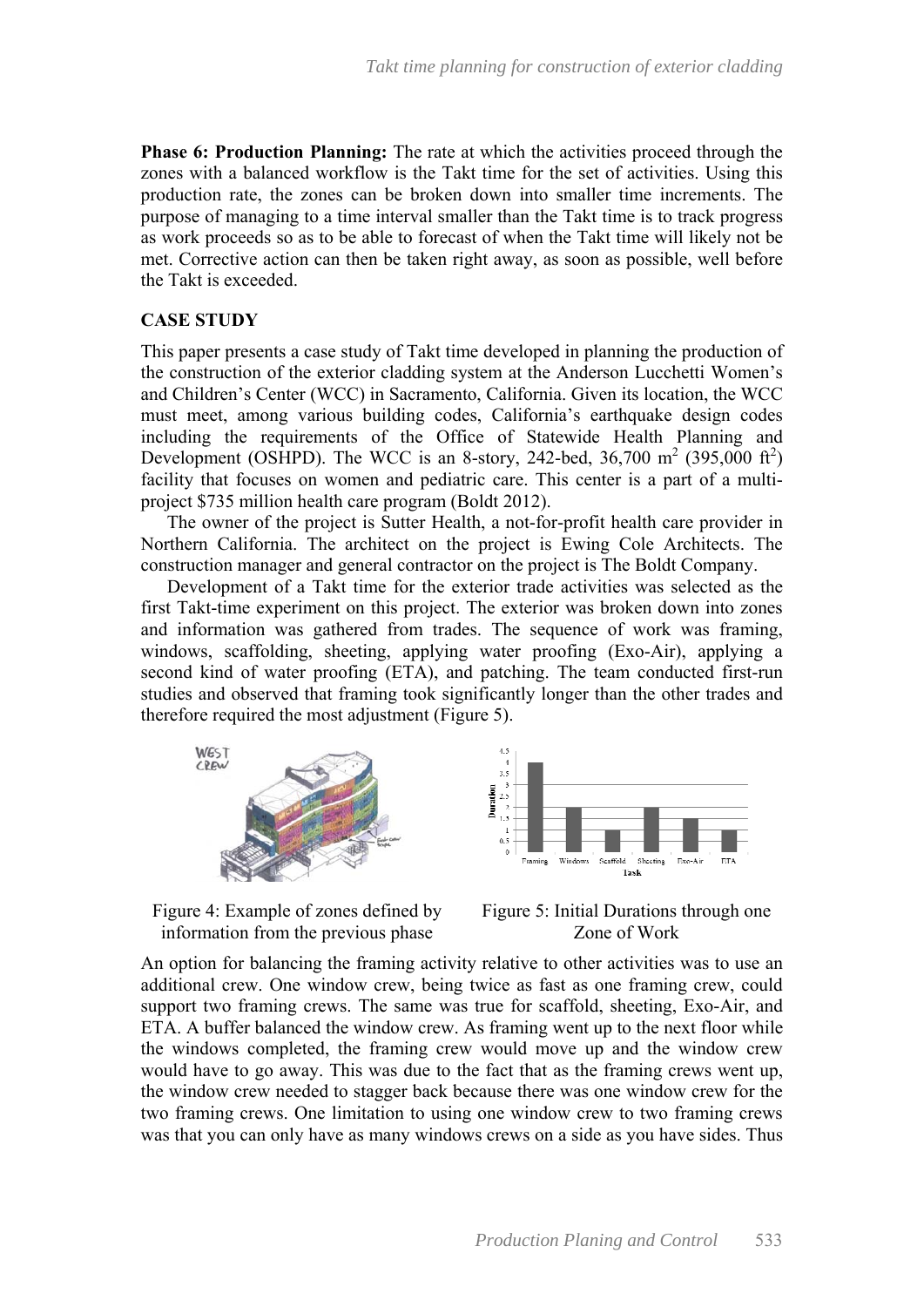if you have four zones, you can only have four crews. The buffer was used for the windows crews and they moved off the floor to work on something else that was workable backlog. In this circumstance, the workable backlog was work in the stairways. This allowed for framing crews to move up and get off of the elevation. So as the trades went up, it allowed the framing crews to get off the elevation. Figure 6 reflects the flow of work and the four-day Takt time established for the exterior work.

Once the production plan was established, the GC managed it with daily meetings in addition to the normal weekly work-planning meetings. A general superintendent and a project engineer were dedicated to the exterior work. The teams were formed as an Integrated Project Delivery team. The superintendent acted as a leader and facilitator for all of the different trade superintendents. The general superintendent made the final decisions, and the project engineer was responsible for updating and checking the plans. The team members acknowledged that this framework took much more coordination than the traditional method of building an exterior. The general superintendent was also involved with organizing the daily production plans that were filled out online and ensured that they were updated and reliable. Overall, the superintendents were identified as the cornerstone to the entire production planning process.

## **RESULTS**

After establishing a four-day Takt time, the first three production plans were missed. However, every remaining production plan was realized. The team agreed that the initial start of Takt-time production planning required more work than traditional production planning, for there was learning and each member was urged to think of alternative sequences and methods to build. One reason given for why the Takt-time production planning process took more work was that "in order to improve production slightly, crews just have to work a little bit harder; however, to improve production dramatically, the entire team must work together and really think about every task." Overall, the production schedule required 11-months to achieve partial completion and exceeded the demand of the master schedule. Through the development of a Takt time and the resulting even flow of work, the same scope of exterior work was actually completed in 5 months (Figure 7). Indeed, trades were able to move through small areas quickly and their work was controlled accordingly. The increased production rate was also met despite the fact that temporary roofing and a change in the framing method from stick-build to panelization were added to the scope of work, which were not initially planned for.



Figure 6: Sequence of work for exteriors Figure 7: Exteriors after  $+/-$  5 months

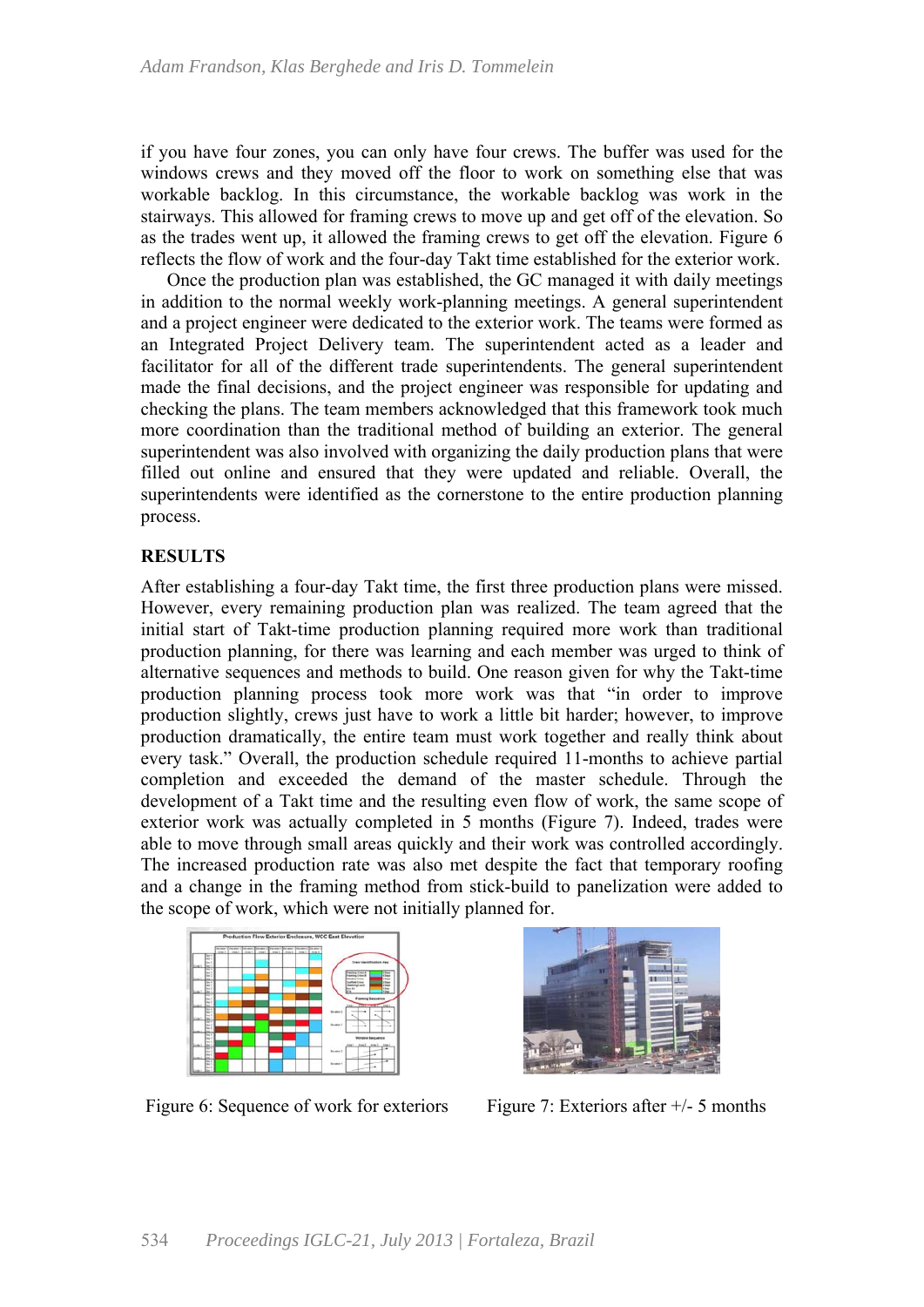#### **LESSONS LEARNED**

Several lessons were learned from implementing Takt time for the exterior work on this project. First, the number one challenge identified was communicating the production plan. Clear communication using the correct medium is important because it helps make daily commitments possible. Making sure everyone on the production team is on the same page with a clear and consistent goal is critical.

Second, the production team identified that Takt time required a new degree of discipline in order to hold to the plan, for it would have been easy in the beginning of the production planning process to revert to the traditional planning process. The change required a change in people's mindset. This level of detail in production planning created stress for the trade foremen because each crew was held accountable to a daily quantity of work, and the whole job depended on it. This is a type of stress that individuals were not used to. The production team realized that a good plan from the beginning sets a Takt time; this establishes a sense of urgency. However, if the building process is not well-understood, then all the Takt time adds is stress. The production team solved this challenge by initially understanding the team's concerns and adding time onto the Takt time. Eventually the production problems were solved, everyone was fully committed to the production plan, and everyone was able to realize it.

Third, the team learned that production planning at a daily level requires a higher level of support for the people on the planning team. If daily-level production is to be controlled, then a general contractor needs to be aware that they have to be ready to support people on all different levels. Simply publishing the plan is not sufficient. Personal growth and well-being needs to be managed and supported as well. This goes for the trade superintendents, foremen, laborers, and project engineers.

#### **CONCLUSIONS**

Takt time in construction serves as a design parameter for production planning. The six phases gone through in order to obtain a Takt are: (1) understanding the individual trade activity requirements, (2) defining the zones of work, (3) understanding the trade activity sequence, (4) applying durations, (5) balancing the workflow, and (6) managing the production plan. The Takt time sets the rate at which each zone is completed and thereby balances the workflow.

On this project, the WCC production team used a four-day Takt time to balance the trade activities for the east and west faces of the building. The original schedule provided 11 months to complete the work. Using the Takt time and managing production at a daily level, the team completed the work in 5 months.

The benefit to using a Takt time to manage production is that it provides a clear daily goal for each activity, productivity increases, problems must be solved promptly, and construction aligns with fabrication production. The results also suggest that frequent (e.g., daily) project cost control is possible due to detailed level production is managed to. The challenge related to using a Takt time for production purposes is that clear communication and a higher degree of planning for each task is required. Overall, this example of Takt time used in construction demonstrates that balancing and managing the production of all trade activities through an area of work (zone) on a short interval, though challenging, provides overall benefit to a project.